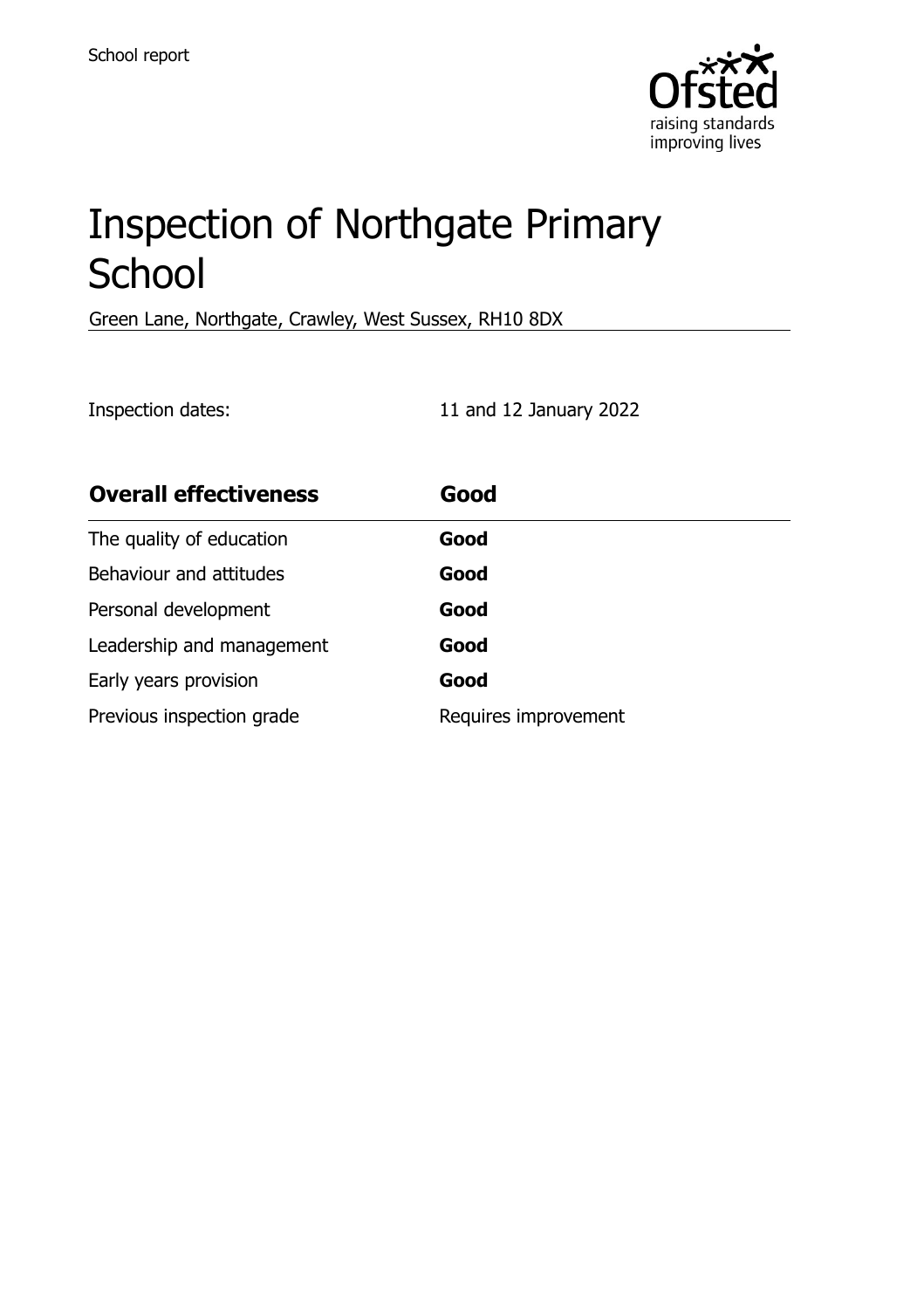

# **What is it like to attend this school?**

Northgate Primary is a school where pupils' voices are heard. Their views are valued; their behaviour is understood and staff have high expectations for them. As one pupil commented, 'teachers understand how we think and this helps us to learn'. Leaders do the right thing at the right time and, as a result, the school has improved since the last inspection and continues on its ambitious journey.

The vast majority of pupils form very positive relationships with each other and understand the difference between falling out between friends and intentional, damaging bullying. A few parents and pupils feel that, in spite of action from the school, bullying incidents do not stop completely. However, inspectors found that the school had effective and innovative strategies for helping pupils to get along better.

Pupils behave well and are safe in school. Friendly, polite and alert, they listen to adults' instructions and explanations in and out of class. They understand exactly what the school's values are all about. Pupils are genuinely and rightly proud of how inclusive the school is: no one feels isolated or unwelcome if they come from a different faith, culture or type of family.

#### **What does the school do well and what does it need to do better?**

Leaders focus on the right priorities, and as a result the school has improved since the last inspection. The teaching of reading from Reception upwards is a strength. Leaders have ensured that staff have expertise in phonics. The school's excellent library is in constant use throughout the day. Pupils naturally pick up a book to read at every opportunity, as well as exploring demanding texts as part of their English curriculum.

Teaching and materials are adapted so that pupils with special educational needs and/or disabilities , including those who attend the resourced unit, can learn effectively alongside their peers. Leaders and staff possess a sound understanding of different needs and are skilled in identifying pupils who may have difficulties.

Pupils are taught a well-sequenced, demanding and varied curriculum from Nursery through to Year 6. Curriculum planning is particularly precise and ambitious in science, physical education and design and technology. Staff are confident in teaching the planned curriculum in all subjects and phases. They are adept at checking pupils' responses as they go along. However, leaders know that there is more work to do to establish the most effective methods of formally assessing what pupils know and remember in all subjects.

Some pupils have gaps in their knowledge, not only as a result of the COVID-19 pandemic, but also because of previously low expectations. Leaders are tackling this systematically. For example, the current mathematics curriculum is deliberately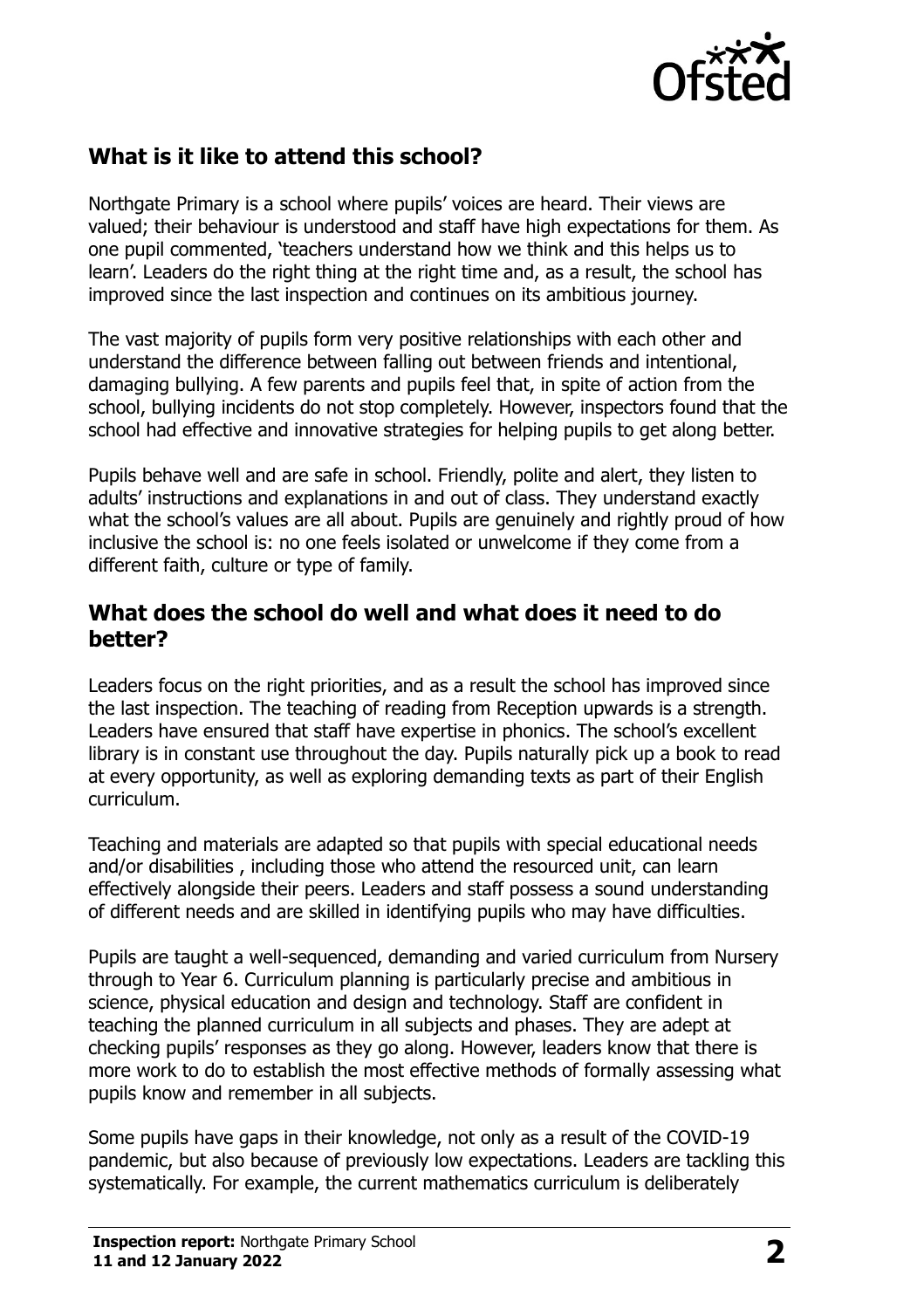

planned to help pupils get more secure with their number work right through the school, including in the early years.

Many children in the early years have not had enough experience of choosing rewarding activities, playing games, solving problems or interacting with adults. The new curriculum in the early years is designed to provide richer experiences for children and prepare them well for Year 1. However, leaders have rightly identified that Nursery and Reception staff need further training to ensure that all children access a full range of experiences that will help them to progress the most.

The school develops pupils' character and sense of responsibility extremely well. Pupils help to shape the school's special inclusive ethos. All pupils have the opportunity to take on leadership roles and promote the school's values. As a result, pupils are confident ambassadors for the school and themselves. Their strong sense of identity and what they stand for shines through and gives them the determination to change things for the better when they enter the next phase of their lives.

Pupils are attentive and disciplined in lessons. They respect adults and know they are there to help them learn and be safe. Very little off-task behaviour gets in the way of learning. Some pupils in the school have experienced significant difficulties and sometimes find it difficult to settle to the routines of school. However, over time, their behaviour and self-esteem improve.

Governors are completely in tune with the school's priorities. They challenge leaders to pinpoint the impact of their work, not just on raising standards in the school, but on pupils' experiences. Governors safeguard the school's values and its commitment to inclusion, while providing strong support for the headteacher and staff. They keep a careful watch on staff's workload and welfare. Staff feel very supported. Leaders inspire staff's commitment to working together for the good of the pupils.

# **Safeguarding**

The arrangements for safeguarding are effective.

Leaders and staff know the pupils and the community they live in well. They understand that pressures from outside the school can cause strain for some families, which may put children at risk. Staff are trained effectively in how to spot and report signs of concern. Records of concerns are thorough and orderly. The school works closely with other partners who protect children. Leaders' in-depth knowledge of pupils and their backgrounds is invaluable in ensuring that other agencies step in and protect children who are at risk.

# **What does the school need to do to improve?**

#### **(Information for the school and appropriate authority)**

 Assessment of the current curriculum is not fully established in all subject areas. As a result, leaders are not getting precise enough understanding of how much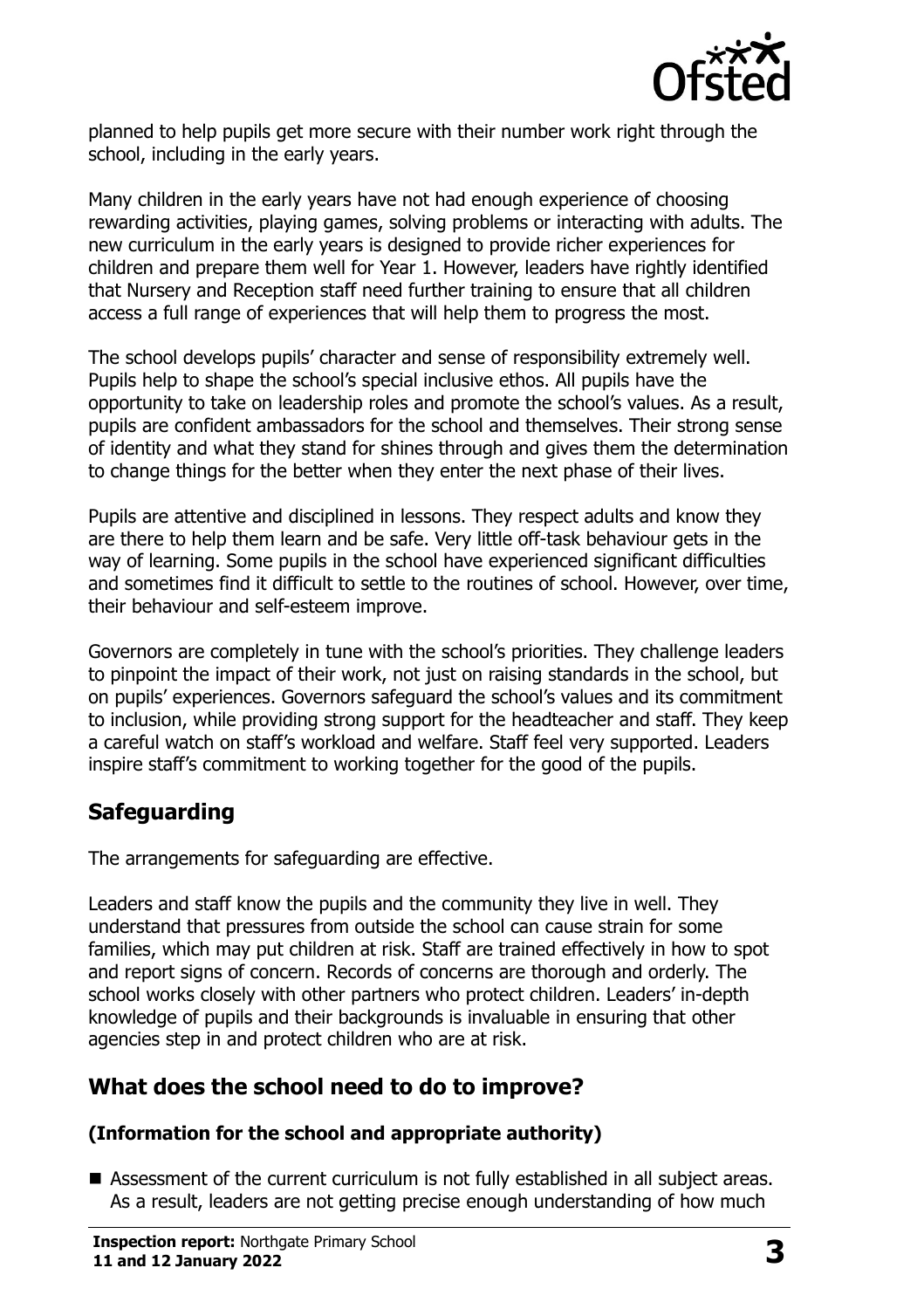

pupils learn and what they remember. Leaders must ensure that assessment of pupils' learning is directly based on what pupils have actually learned and that it is helpful for future planning.

■ Staff in the Nursery and Reception classes are getting used to the new approach to the early years curriculum. Some opportunities to help children progress are being missed. Leaders must ensure that adults working in the early years understand exactly how to implement the new curriculum and that they gain confidence when directing and responding to children they are working with.

### **How can I feed back my views?**

You can use [Ofsted Parent View](http://parentview.ofsted.gov.uk/) to give Ofsted your opinion on your child's school, or to find out what other parents and carers think. We use information from Ofsted Parent View when deciding which schools to inspect, when to inspect them and as part of their inspection.

The Department for Education has further quidance on how to complain about a school.

If you are the school and you are not happy with the inspection or the report, you can [complain to Ofsted.](http://www.gov.uk/complain-ofsted-report)

#### **Further information**

You can search for [published performance information](http://www.compare-school-performance.service.gov.uk/) about the school.

In the report, '[disadvantaged pupils](http://www.gov.uk/guidance/pupil-premium-information-for-schools-and-alternative-provision-settings)' refers to those pupils who attract government pupil premium funding: pupils claiming free school meals at any point in the last six years and pupils in care or who left care through adoption or another formal route.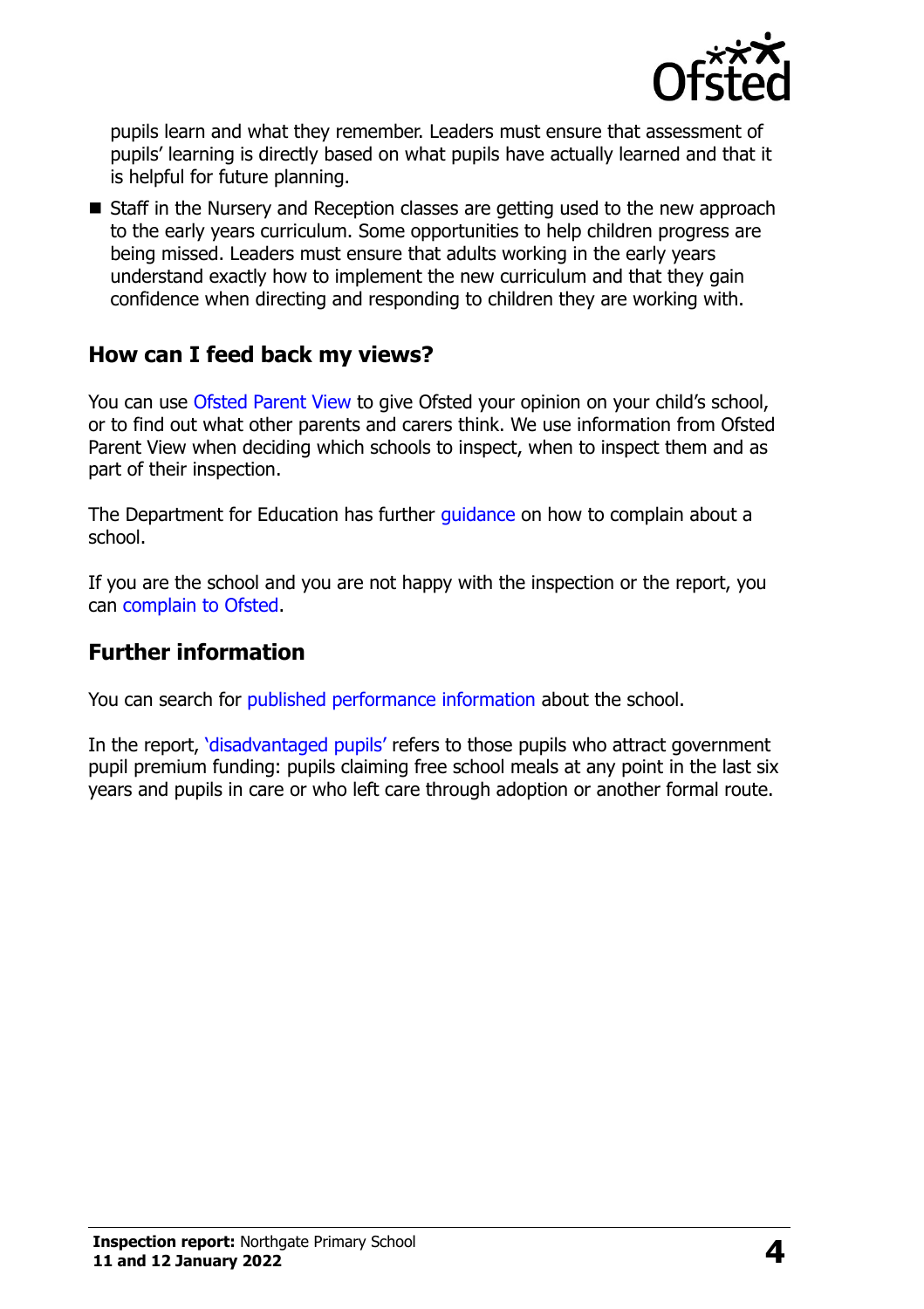

# **School details**

| Unique reference number             | 133973                                                            |  |
|-------------------------------------|-------------------------------------------------------------------|--|
| <b>Local authority</b>              | <b>West Sussex</b>                                                |  |
| <b>Inspection number</b>            | 10200866                                                          |  |
| <b>Type of school</b>               | Primary                                                           |  |
| <b>School category</b>              | Community                                                         |  |
| Age range of pupils                 | 3 to 11                                                           |  |
| <b>Gender of pupils</b>             | Mixed                                                             |  |
| Number of pupils on the school roll | 619                                                               |  |
| <b>Appropriate authority</b>        | The governing body                                                |  |
| <b>Chair of governing body</b>      | Sarah James                                                       |  |
| <b>Headteacher</b>                  | Amanda Harrison                                                   |  |
| Website                             | http://www.northgate.w-sussex.sch.uk                              |  |
| Date of previous inspection         | 16 June 2021, under section 8 of the<br><b>Education Act 2005</b> |  |

# **Information about this school**

- Northgate is a larger-than-average primary school.
- The current headteacher took up her post in September 2020.
- $\blacksquare$  The school has resourced provision for up to 14 pupils with hearing impairments.
- $\blacksquare$  The school does not currently use any alternative provision.

#### **Information about this inspection**

The inspectors carried out this inspection under section 5 of the Education Act 2005.

- This was the first routine inspection the school received since the COVID-19 pandemic began. Inspectors discussed the impact of the pandemic with school leaders and have taken that into account in their evaluation.
- **Inspectors met with the headteacher, members of the senior leadership team,** governors and a representative of the local authority.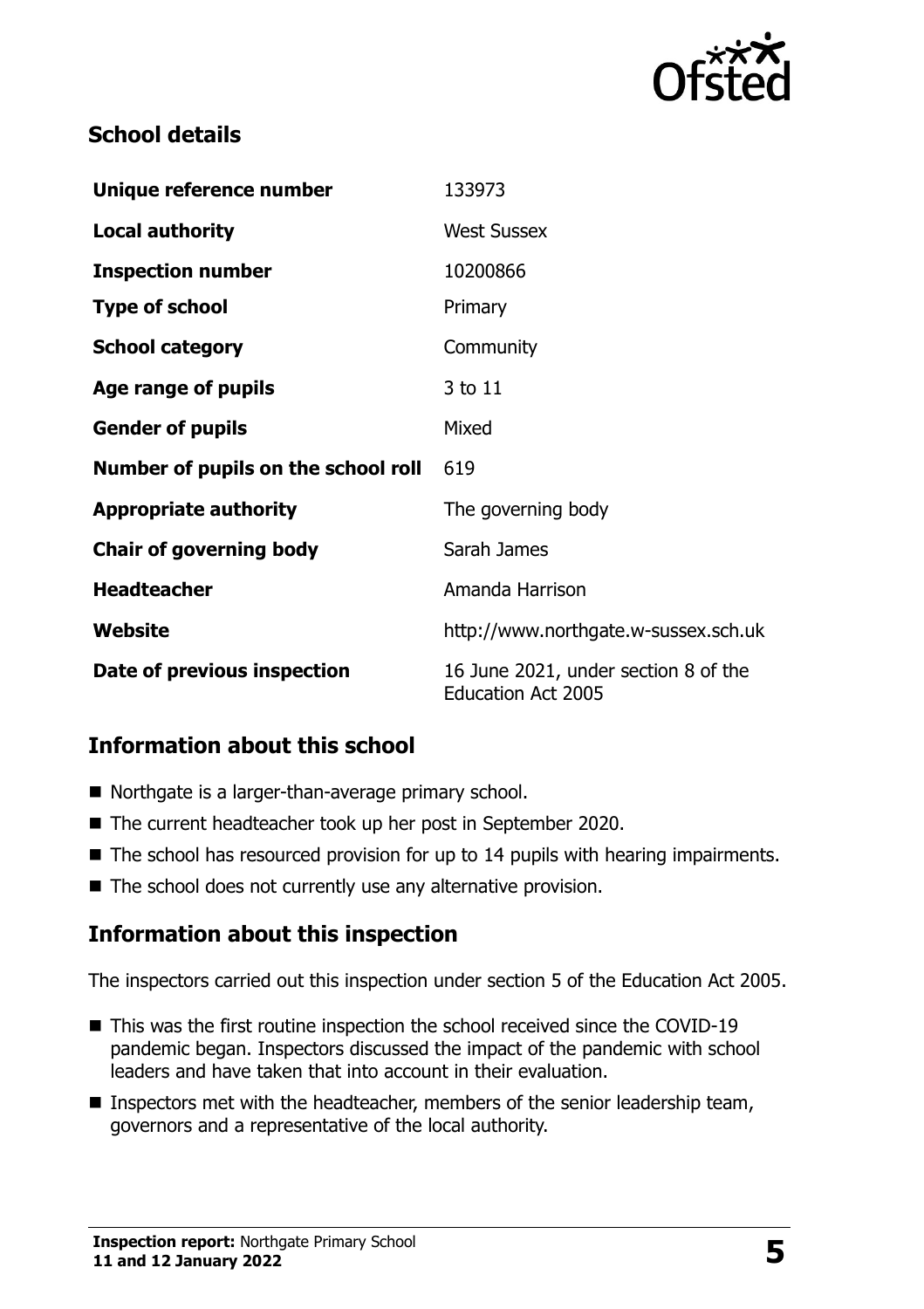

- An inspector spoke to parents dropping off their children and took into account responses to Ofsted Parent View. An inspector spoke to one parent on the telephone.
- Responses to the staff and pupil surveys were taken into account alongside other evidence.
- Inspectors carried out deep dives in these subjects: reading, mathematics, science, design and technology, and physical education. For each deep dive, inspectors met with subject leads, looked at planning, visited lessons, spoke to pupils and looked at samples of their work.
- All inspectors visited the Nursery and Reception classes. Inspectors also reviewed aspects of the wider curriculum, including computing, art and music.
- **Inspectors spoke to several groups of pupils about their views about their** personal development.
- Inspectors considered the school's work to support pupils in the resourced unit and those with education, health and care plans.
- Inspectors reviewed arrangements for safeguarding pupils, which included checks made on adults working in the school and records of concerns about child protection. Inspectors also spoke to staff and pupils about safety and child protection.
- Information about pupils' behaviour, attendance and incidents of bullying was reviewed.

#### **Inspection team**

| Janet Pearce, lead inspector | Her Majesty's Inspector |
|------------------------------|-------------------------|
| Laurie Anderson              | Her Majesty's Inspector |
| <b>Chris Ellison</b>         | Her Majesty's Inspector |
| Shaun Jarvis                 | Her Majesty's Inspector |